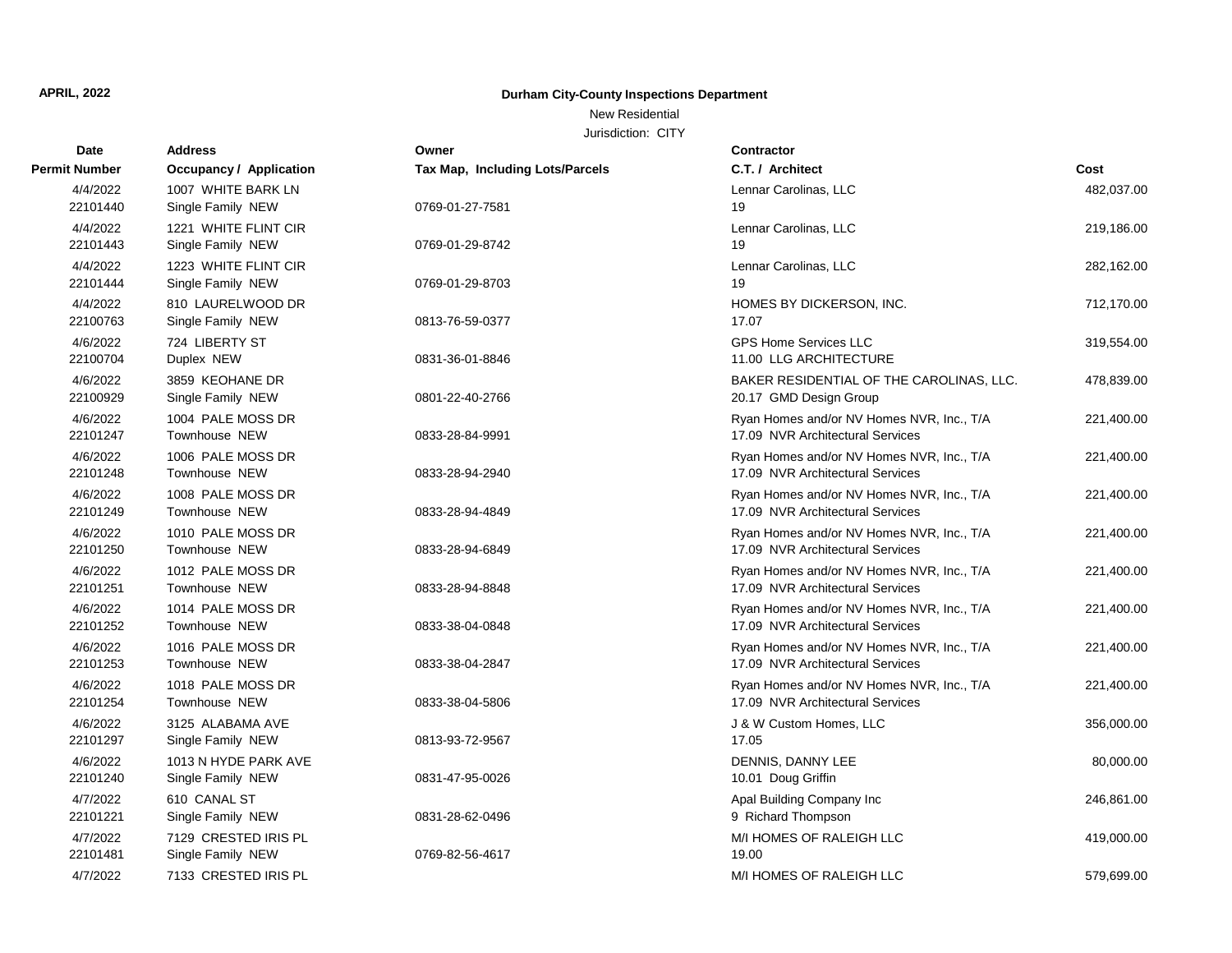### New Residential

| <b>Date</b>           | <b>Address</b>                            | Owner                                  | <b>Contractor</b>                                                    |               |
|-----------------------|-------------------------------------------|----------------------------------------|----------------------------------------------------------------------|---------------|
| <b>Permit Number</b>  | <b>Occupancy / Application</b>            | <b>Tax Map, Including Lots/Parcels</b> | C.T. / Architect                                                     | Cost          |
| 22101482              | Single Family NEW                         | 0769-82-56-0366                        | 19.00                                                                |               |
| 4/7/2022<br>22101559  | 1235 WHITE FLINT CIR<br>Single Family NEW | 0769-29-68-4800                        | Lennar Carolinas, LLC<br>19                                          | 282,162.00    |
| 4/7/2022<br>22101560  | 1251 WHITE FLINT CIR<br>Single Family NEW | 0860-20-72-5124                        | Lennar Carolinas, LLC<br>19                                          | 291,633.00    |
| 4/7/2022<br>22101561  | 1255 WHITE FLINT CIR<br>Single Family NEW | 0860-20-82-4426                        | Lennar Carolinas, LLC<br>19                                          | 219,186.00    |
| 4/7/2022<br>22101562  | 1264 WHITE FLINT CIR<br>Single Family NEW | 0860-20-90-6612                        | Lennar Carolinas, LLC<br>19                                          | 291,633.00    |
| 4/7/2022<br>22101563  | 1266 WHITE FLINT CIR<br>Single Family NEW | 0860-20-90-9497                        | Lennar Carolinas, LLC<br>19                                          | 282,162.00    |
| 4/7/2022<br>22101564  | 1268 WHITE FLINT CIR<br>Single Family NEW | 0860-30-00-3372                        | Lennar Carolinas, LLC<br>19                                          | 219,186.00    |
| 4/7/2022<br>22101568  | 814 LAURELWOOD DR<br>Single Family NEW    | 0813-77-50-2231                        | HOMES BY DICKERSON, INC.<br>17.07                                    | 544,767.00    |
| 4/7/2022<br>22101597  | 5408 RIPPLEBROOK RD<br>Single Family NEW  | 0825-21-71-0456                        | True Homes, LLC<br>16.03 Dan Puvac                                   | 454,731.00    |
| 4/11/2022<br>21105894 | 5609 CRESCENT DR<br>Residential (2) NEW   | 0708-48-09-8943                        | John Moriarty & Associates of Virginia, LLC<br>20.18 Ci Design, Inc. | 11,155,999.00 |
| 4/11/2022<br>22100942 | 101 S MAPLE ST<br>Single Family NEW       | 0831-53-55-2383                        | Apal Building Company Inc<br>10.01 Cornerstone Designs               | 479,331.00    |
| 4/11/2022<br>22101053 | 2020 SEFORD DR<br>Single Family NEW       | 0841-79-82-4188                        | Ryan Builders-North Carolina, LLC, Dan<br>18.01                      | 294,093.00    |
| 4/11/2022<br>22101054 | 2022 SEFORD DR<br>Single Family NEW       | 0841-79-81-3704                        | Ryan Builders-North Carolina, LLC, Dan<br>18.01                      | 321,891.00    |
| 4/11/2022<br>22101056 | 2026 SEFORD DR<br>Single Family NEW       | 0841-79-70-9868                        | Ryan Builders-North Carolina, LLC, Dan<br>18.01                      | 313,773.00    |
| 4/11/2022<br>22101101 | 1606 E MAIN ST<br>Single Family NEW       | 0831-43-55-4974                        | FRASHER, S.L., LLC<br>11 BK Design                                   | 147,600.00    |
| 4/11/2022<br>22101103 | 1608 E MAIN ST<br>Single Family NEW       | 0831-43-55-9752                        | FRASHER, S.L., LLC<br>11 BK Design                                   | 147,600.00    |
| 4/11/2022<br>22101162 | 1003 GEMMA DR<br>Townhouse NEW            | 0840-01-62-9473                        | Lennar Carolinas, LLC<br>18.09                                       | 266,049.00    |
| 4/11/2022<br>22101163 | 1007 GEMMA DR<br>Townhouse NEW            | 0840-01-72-2406                        | Lennar Carolinas, LLC<br>18.09                                       | 275,274.00    |
| 4/11/2022<br>22101164 | 1011 GEMMA DR<br>Townhouse NEW            | 0840-01-72-4429                        | Lennar Carolinas, LLC<br>18.09                                       | 261,498.00    |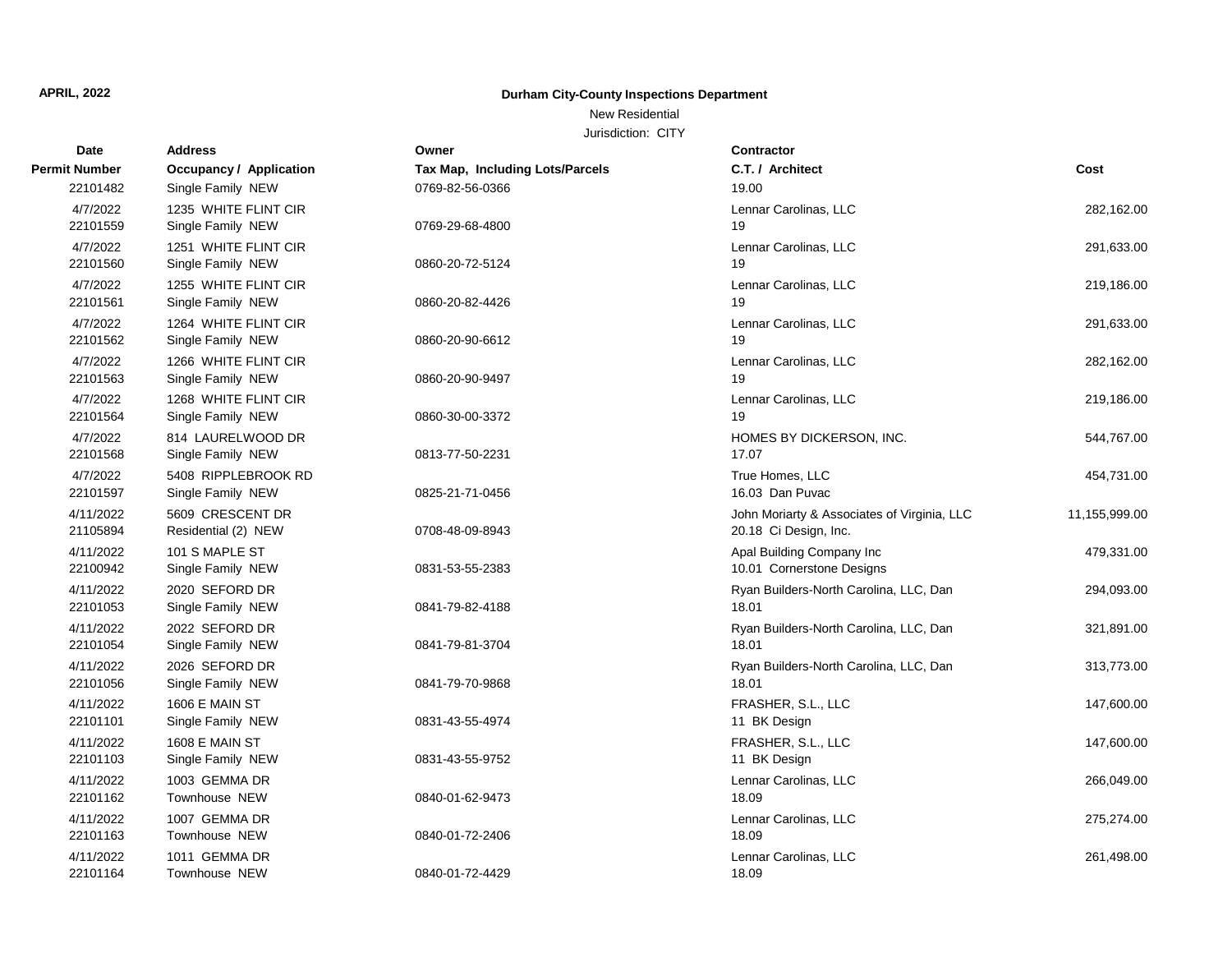### New Residential

| Date                  | <b>Address</b>                            | Owner                           | Contractor                                                           |               |
|-----------------------|-------------------------------------------|---------------------------------|----------------------------------------------------------------------|---------------|
| <b>Permit Number</b>  | <b>Occupancy / Application</b>            | Tax Map, Including Lots/Parcels | C.T. / Architect                                                     | Cost          |
| 4/11/2022<br>22101165 | 1015 GEMMA DR<br>Townhouse NEW            | 0840-01-72-6592                 | Lennar Carolinas, LLC<br>18.09                                       | 261,498.00    |
| 4/11/2022<br>21106342 | 5401 RIPPLEBROOK RD<br>Single Family NEW  | 0825-03-20-8851.SPL             | True Homes, LLC<br>16.03                                             | 220,662.00    |
| 4/11/2022<br>21105895 | 5675 CRESCENT DR<br>Residential (2) NEW   | 0708-48-09-8943                 | John Moriarty & Associates of Virginia, LLC<br>20.18 Ci Design, Inc. | 12,550,497.00 |
| 4/11/2022<br>21105893 | 5580 FARRINGTON RD<br>Residential (2) NEW | 0708-48-09-8943                 | John Moriarty & Associates of Virginia, LLC<br>20.18 Ci Design, Inc. | 10,807,374.00 |
| 4/12/2022<br>22101483 | 7137 CRESTED IRIS PL<br>Single Family NEW | 0769-82-46-6093                 | M/I HOMES OF RALEIGH LLC<br>19.00                                    | 444,768.00    |
| 4/12/2022<br>22101546 | 7109 CRESTED IRIS PL<br>Single Family NEW | 0769-82-68-8967                 | M/I HOMES OF RALEIGH LLC<br>19                                       | 579,699.00    |
| 4/12/2022<br>22101547 | 7113 CRESTED IRIS PL<br>Single Family NEW | 0769-82-68-7450                 | M/I HOMES OF RALEIGH LLC<br>19                                       | 441,570.00    |
| 4/12/2022<br>22101548 | 7117 CRESTED IRIS PL<br>Single Family NEW | 0769-82-67-5825                 | M/I HOMES OF RALEIGH LLC<br>19                                       | 469,983.00    |
| 4/12/2022<br>22101549 | 7121 CRESTED IRIS PL<br>Single Family NEW | 0769-82-67-1385                 | M/I HOMES OF RALEIGH LLC<br>19                                       | 497,781.00    |
| 4/12/2022<br>22101550 | 7125 CRESTED IRIS PL<br>Single Family NEW | 0769-82-56-7979                 | M/I HOMES OF RALEIGH LLC<br>19                                       | 390,156.00    |
| 4/12/2022<br>22101584 | 7021 CRESTED IRIS PL<br>Single Family NEW | 0769-83-60-9409                 | M/I HOMES OF RALEIGH LLC<br>19.00                                    | 419,000.00    |
| 4/12/2022<br>22101585 | 7101 CRESTED IRIS PL<br>Single Family NEW | 0769-82-69-8989                 | M/I HOMES OF RALEIGH LLC<br>19.00                                    | 441,570.00    |
| 4/12/2022<br>22101586 | 7105 CRESTED IRIS PL<br>Single Family NEW | 0769-82-69-8560                 | M/I HOMES OF RALEIGH LLC<br>19.00                                    | 419,000.00    |
| 4/13/2022<br>22100092 | 5321 STEPHENS LN<br>Single Family NEW     | 0825-04-91-7889                 | Knight Construction & Development, LLC<br>16.01 HOMES UNIQUE         | 316,356.00    |
| 4/13/2022<br>22100819 | 1234 BALLERINA LN<br>Single Family NEW    | 0769-01-28-1904                 | Lennar Carolinas, LLC<br>19.00                                       | 397,905.00    |
| 4/13/2022<br>22101005 | 336 SOUTHERLAND ST<br>Single Family NEW   | 0841-18-40-2229                 | Production Construction Inc.<br>18.02                                | 256,455.00    |
| 4/13/2022<br>22101327 | 3854 KEOHANE DR<br>Single Family NEW      | 0801-21-69-2599                 | BAKER RESIDENTIAL OF THE CAROLINAS, LLC.<br>20.17 GMD Design Group   | 544,644.00    |
| 4/13/2022<br>22101442 | 1253 WHITE FLINT CIR<br>Single Family NEW | 0860-03-20-7293                 | Lennar Carolinas, LLC<br>19                                          | 282,162.00    |
| 4/13/2022             | 508 VALLEYMEDE DR                         |                                 | Neil A Rowley                                                        | 8,000.00      |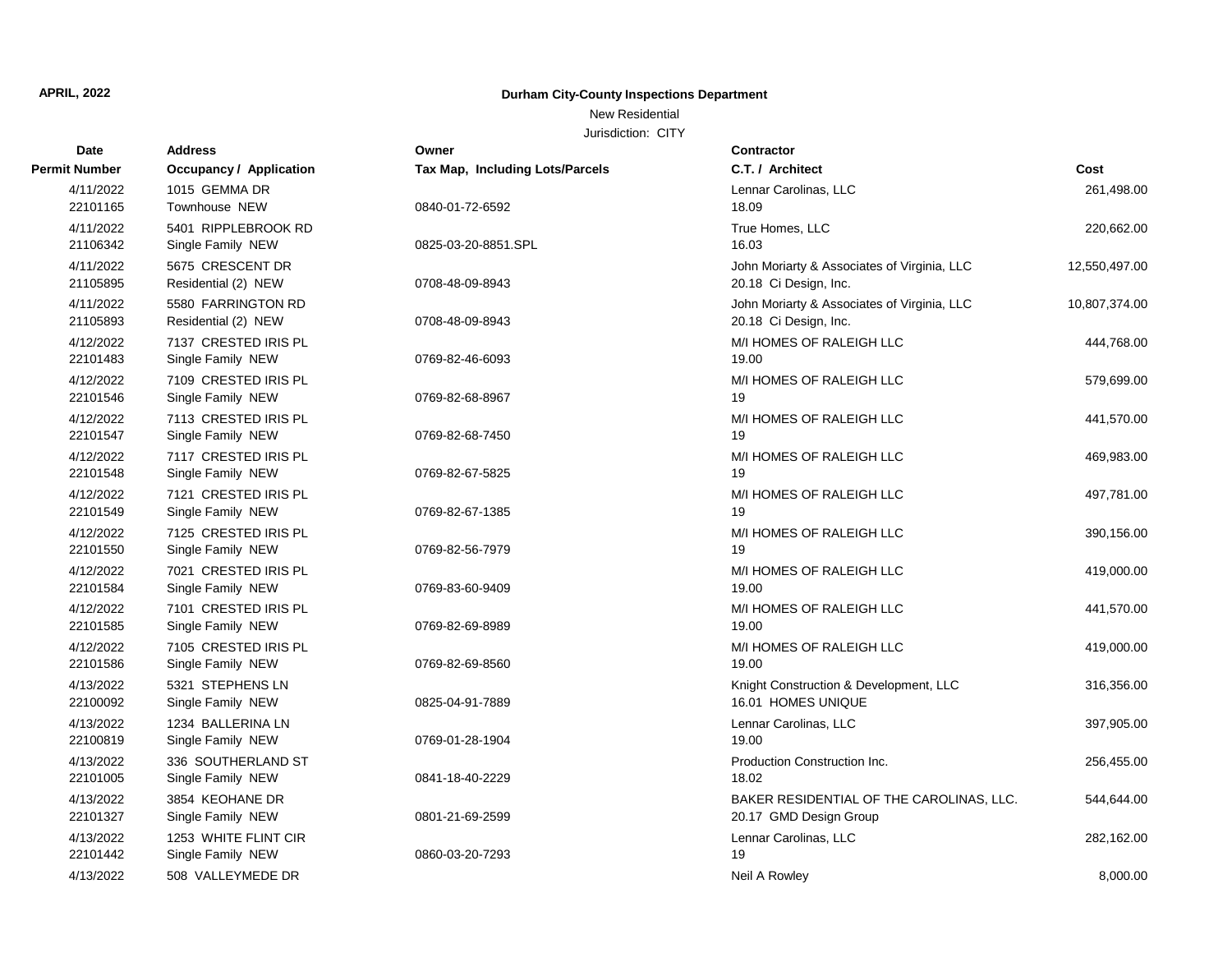### New Residential

| <b>Date</b>           | <b>Address</b>                               | Owner                           | <b>Contractor</b>                                                |            |
|-----------------------|----------------------------------------------|---------------------------------|------------------------------------------------------------------|------------|
| <b>Permit Number</b>  | <b>Occupancy / Application</b>               | Tax Map, Including Lots/Parcels | C.T. / Architect                                                 | Cost       |
| 22101471              | Single Family NEW                            | 0727-01-05-2454                 | 20.12 Neil A Rowley                                              |            |
| 4/13/2022<br>22101574 | 3930 OLD CHAPEL HILL RD<br>Single Family NEW | 0810-11-43-2025                 | B. Wallace Design & Construction, LLC<br>20.16                   | 206,517.00 |
| 4/14/2022<br>22100870 | 1021 WHITE BARK LN<br>Single Family NEW      | 0769-27-47-8857                 | Lennar Carolinas, LLC<br>19                                      | 401,472.00 |
| 4/14/2022<br>22100898 | 1009 WHITE BARK LN<br>Single Family NEW      | 0769-27-75-1158                 | Lennar Carolinas, LLC<br>19                                      | 414,264.00 |
| 4/14/2022<br>22100900 | 1015 WHITE BARK LN<br>Single Family NEW      | 0769-27-55-7852                 | Lennar Carolinas, LLC<br>19                                      | 478,839.00 |
| 4/14/2022<br>22100923 | 1017 WHITE BARK LN<br>Single Family NEW      | 0769-27-56-2451                 | Lennar Carolinas, LLC<br>19.00                                   | 351,288.00 |
| 4/14/2022<br>22101114 | 1167 PATE FARM LN<br>Single Family NEW       | 0840-10-19-5071                 | Lennar Carolinas, LLC<br>18.09                                   | 391,878.00 |
| 4/14/2022<br>22101115 | 1171 PATE FARM LN<br>Single Family NEW       | 0840-10-18-1877                 | Lennar Carolinas, LLC<br>18.09                                   | 406,638.00 |
| 4/14/2022<br>22101116 | 1135 PATE FARM LN<br>Single Family NEW       | 0840-11-41-0081                 | Lennar Carolinas, LLC<br>18.09                                   | 300,735.00 |
| 4/14/2022<br>22101522 | 1022 RED OAK AVE<br>Single Family NEW        | 0830-04-70-6198                 | CL Harris Group Incorporated<br>20.09 REdesign.build of NC, Inc. | 923,115.00 |
| 4/14/2022<br>22101598 | 2514 HARVARD AVE<br>Single Family NEW        | 0831-73-90-4990                 | Apal Building Company Inc<br>10.01                               | 208,116.00 |
| 4/14/2022<br>22101668 | 5404 RIPPLEBROOK RD<br>Single Family NEW     | 0825-03-21-8004                 | True Homes, LLC<br>16.03                                         | 409,713.00 |
| 4/14/2022<br>22101669 | 1012 MONTAGUE AVE<br>Single Family NEW       | 0769-01-17-5560                 | Lennar Carolinas, LLC<br>19                                      | 316,848.00 |
| 4/14/2022<br>22101670 | 1010 MONTAGUE AVE<br>Single Family NEW       | 0769-01-17-5500                 | Lennar Carolinas, LLC<br>19                                      | 351,288.00 |
| 4/14/2022<br>22101673 | 2030 SEFORD DR<br>Single Family NEW          | 0841-79-70-6013                 | Ryan Builders-North Carolina, LLC, Dan<br>18.02                  | 306,639.00 |
| 4/14/2022<br>22101674 | 2035 SEFORD DR<br>Single Family NEW          | 0841-78-99-1110                 | Ryan Builders-North Carolina, LLC, Dan<br>18.02                  | 306,270.00 |
| 4/14/2022<br>22101675 | 2039 SEFORD DR<br>Single Family NEW          | 0841-78-88-9195                 | Ryan Builders-North Carolina, LLC, Dan<br>18.02                  | 281,424.00 |
| 4/14/2022<br>22101676 | 3105 WOODLAND PARK RD<br>Single Family NEW   | 0841-78-97-4274                 | Ryan Builders-North Carolina, LLC, Dan<br>18.02                  | 281,424.00 |
| 4/14/2022<br>22100714 | 324 SOUTHERLAND ST<br>Single Family NEW      | 0841-17-49-5352                 | Production Construction Inc.<br>18.02 BK Design                  | 312,174.00 |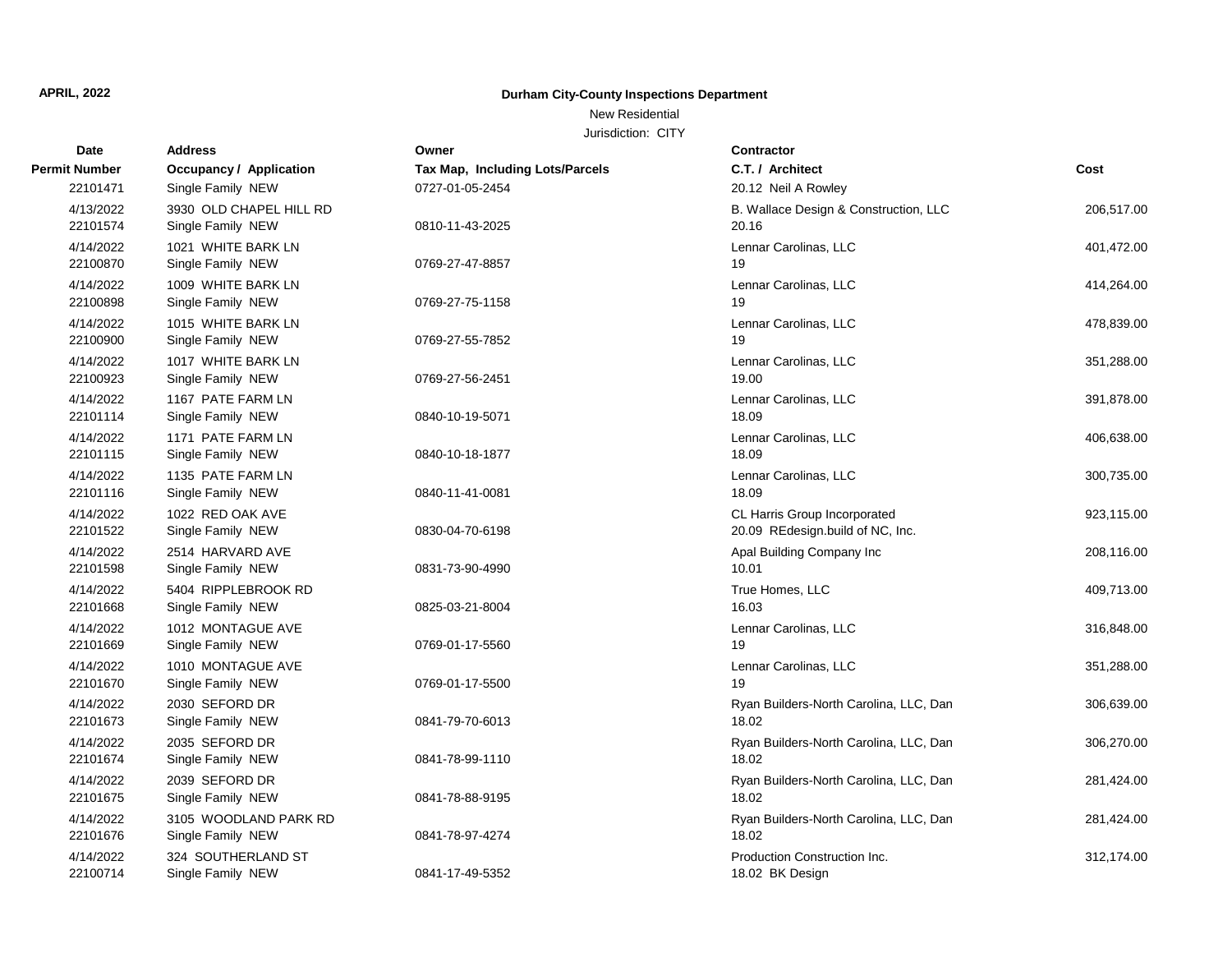### New Residential

| Date                  | <b>Address</b>                            | Owner                           | <b>Contractor</b>                                    |            |
|-----------------------|-------------------------------------------|---------------------------------|------------------------------------------------------|------------|
| <b>Permit Number</b>  | Occupancy / Application                   | Tax Map, Including Lots/Parcels | C.T. / Architect                                     | Cost       |
| 4/14/2022<br>22101692 | 7013 CRESTED IRIS PL<br>Single Family NEW | 0769-83-71-0600                 | M/I HOMES OF RALEIGH LLC<br>19.00                    | 443,661.00 |
| 4/14/2022<br>22101693 | 7017 CRESTED IRIS PL<br>Single Family NEW | 0769-83-61-9014                 | M/I HOMES OF RALEIGH LLC<br>19.00                    | 555,222.00 |
| 4/14/2022<br>22101711 | 1241 WHITE FLINT CIR<br>Single Family NEW | 0860-01-20-6022                 | Lennar Carolinas, LLC<br>19                          | 282,162.00 |
| 4/14/2022<br>22101709 | 1237 WHITE FLINT CIR<br>Single Family NEW | 0769-01-29-6922                 | Lennar Carolinas, LLC<br>19                          | 291,633.00 |
| 4/14/2022<br>22101558 | 43 TREVISO PL<br>Single Family NEW        | 0709-03-16-1066                 | Lorient Homes LLC<br>20.18 HARRISON ARCHITECTURE, PA | 563,990.00 |
| 4/14/2022<br>22101154 | 1002 BELLOAK WAY<br>Townhouse NEW         | 0769-20-98-7371                 | Lennar Carolinas, LLC<br>19                          | 359,160.00 |
| 4/14/2022<br>22101155 | 1004 BELLOAK WAY<br>Townhouse NEW         | 0769-20-98-7577                 | Lennar Carolinas, LLC<br>19                          | 357,807.00 |
| 4/14/2022<br>22101156 | 1006 BELLOAK WAY<br><b>Townhouse NEW</b>  | 0769-20-98-7871                 | Lennar Carolinas, LLC<br>19                          | 357,807.00 |
| 4/14/2022<br>22101157 | 1008 BELLOAK WAY<br>Townhouse NEW         | 0769-20-99-7055                 | Lennar Carolinas, LLC<br>19                          | 360,759.00 |
| 4/14/2022<br>22101710 | 1239 WHITE FLINT CIR<br>Single Family NEW | 0769-01-29-6927                 | Lennar Carolinas, LLC<br>19                          | 219,186.00 |
| 4/18/2022<br>22100691 | 1243 WHITE FLINT CIR<br>Single Family NEW | 0860-03-20-6036                 | Lennar Carolinas, LLC<br>19                          | 219,186.00 |
| 4/18/2022<br>22100692 | 1245 WHITE FLINT CIR<br>Single Family NEW | 0860-03-20-6151                 | Lennar Carolinas, LLC<br>19                          | 282,162.00 |
| 4/18/2022<br>22101712 | 1257 WHITE FLINT CIR<br>Single Family NEW | 0860-03-20-8295                 | Lennar Carolinas, LLC<br>19                          | 291,510.00 |
| 4/18/2022<br>22101713 | 1270 WHITE FLINT CIR<br>Single Family NEW | 0860-01-30-0071                 | Lennar Carolinas, LLC<br>19                          | 291,510.00 |
| 4/18/2022<br>22101350 | 3105 ALABAMA AVE<br>Single Family NEW     | 0813-92-87-1502                 | J & W Custom Homes, LLC<br>17.05                     | 376,380.00 |
| 4/18/2022<br>22101241 | 505 KINGS LAKE WAY<br>Single Family NEW   | 0840-93-55-0592.SRV             | Yasir Ali Syed<br>18.08                              | 160,000.00 |
| 4/18/2022<br>22101243 | 513 KINGS LAKE WAY<br>Single Family NEW   | 0840-93-45-0572.SRV             | Yasir Ali Syed<br>18.08                              | 444,645.00 |
| 4/18/2022<br>22101244 | 517 KINGS LAKE WAY<br>Single Family NEW   | 0840-93-35-5562.SRV             | Yasir Ali Syed<br>18.08                              | 370,845.00 |
| 4/18/2022             | 5 MEDEARIS CT                             |                                 | CHASE BUILDING COMPANY                               | 337,266.00 |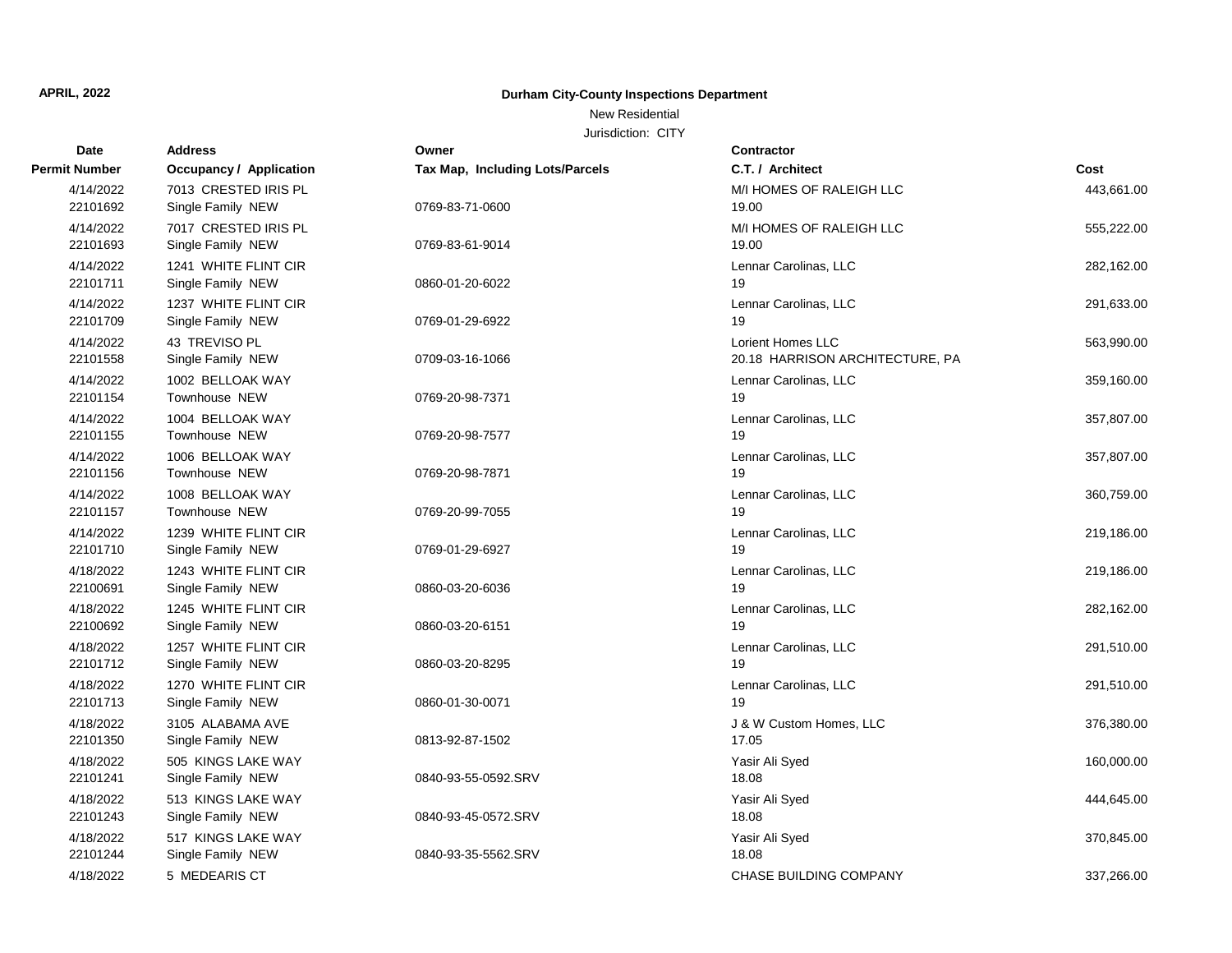### New Residential

| Date                 | <b>Address</b>                 | Owner                           | <b>Contractor</b>               |            |
|----------------------|--------------------------------|---------------------------------|---------------------------------|------------|
| <b>Permit Number</b> | <b>Occupancy / Application</b> | Tax Map, Including Lots/Parcels | C.T. / Architect                | Cost       |
| 22101500             | Single Family NEW              | 0820-39-81-5785                 | $\overline{7}$                  |            |
| 4/18/2022            | 1108 PINEMEADOW DR             |                                 | HOMES BY DICKERSON, INC.        | 581,298.00 |
| 22101718             | Single Family NEW              | 0813-77-56-0534                 |                                 |            |
| 4/19/2022            | 421 E LAVENDER AVE             |                                 | Unified Custom Homes, Inc.      | 473,012.00 |
| 21105378             | Single Family NEW              | 0832-37-46-1251                 | 1.01 DOUGLAS JANES ARCHITECTURE |            |
| 4/19/2022            | 1002 TALIS CREEK DR            |                                 | Lennar Carolinas, LLC           | 339,972.00 |
| 22101151             | Townhouse NEW                  | 0769-21-91-8254                 | 19                              |            |
| 4/19/2022            | 1004 TALIS CREEK DR            |                                 | Lennar Carolinas, LLC           | 336,282.00 |
| 22101152             | Townhouse NEW                  | 0769-21-91-6321                 | 19                              |            |
| 4/19/2022            | 1006 TALIS CREEK DR            |                                 | Lennar Carolinas, LLC           | 337,512.00 |
| 22101153             | Townhouse NEW                  | 0769-21-91-3388                 | 19                              |            |
| 4/20/2022            | 721 LIBERTY ST                 |                                 | <b>GPS Home Services LLC</b>    | 317,094.00 |
| 22101433             | Duplex NEW                     | 0831-10-36-0327                 | 11 LLG ARCHITECTURE             |            |
| 4/20/2022            | 1005 WHITE BARK LN             |                                 | Lennar Carolinas, LLC           | 343,662.00 |
| 22101441             | Single Family NEW              | 0769-27-84-4998                 | 19                              |            |
| 4/21/2022            | 1411 SMOKY MOUNTAINS ST        |                                 | Pulte Home Company, LLC         | 288,435.00 |
| 22101474             | Townhouse NEW                  | 0739-22-44-6131                 | 20.25 Pulte Homes               |            |
| 4/21/2022            | 1413 SMOKY MOUNTAINS ST        |                                 | Pulte Home Company, LLC         | 226,566.00 |
| 22101475             | Townhouse NEW                  | 0739-22-43-6834                 | 20.25 Pulte Homes               |            |
| 4/21/2022            | 1415 SMOKY MOUNTAINS ST        |                                 | Pulte Home Company, LLC         | 226,812.00 |
| 22101476             | Townhouse NEW                  | 0739-22-43-6632                 | 20.25 Pulte Homes               |            |
| 4/21/2022            | 1417 SMOKY MOUNTAINS ST        |                                 | Pulte Home Company, LLC         | 236,898.00 |
| 22101477             | Townhouse NEW                  | 0739-22-43-6430                 | 20.25 Pulte Homes               |            |
| 4/21/2022            | 1419 SMOKY MOUNTAINS ST        |                                 | Pulte Home Company, LLC         | 272,445.00 |
| 22101478             | Townhouse NEW                  | 0739-22-43-6133                 | 20.25 Pulte Homes               |            |
| 4/21/2022            | 1022 GEMMA DR                  |                                 | Lennar Carolinas, LLC           | 274,044.00 |
| 22101527             | Single Family NEW              | 0840-01-81-2080                 | 18.09                           |            |
| 4/21/2022            | 1026 GEMMA DR                  |                                 | Lennar Carolinas, LLC           | 261,498.00 |
| 22101528             | Townhouse NEW                  | 0840-01-81-5073                 | 18.09                           |            |
| 4/21/2022            | 1030 GEMMA DR                  |                                 | Lennar Carolinas, LLC           | 272,445.00 |
| 22101529             | Townhouse NEW                  | 0840-01-81-7095                 | 18.09                           |            |
| 4/21/2022            | 1034 GEMMA DR                  |                                 | Lennar Carolinas, LLC           | 261,498.00 |
| 22101530             | Townhouse NEW                  | 0840-01-91-1007                 | 18.09                           |            |
| 4/21/2022            | 1269 WHITE FLINT CIR           |                                 | Lennar Carolinas, LLC           | 219,186.00 |
| 22101785             | Single Family NEW              | 0860-03-30-1136                 | 19                              |            |
| 4/21/2022            | 1267 WHITE FLINT CIR           |                                 | Lennar Carolinas, LLC           | 282,162.00 |
| 22101784             | Single Family NEW              | 0860-03-30-0198                 | 19                              |            |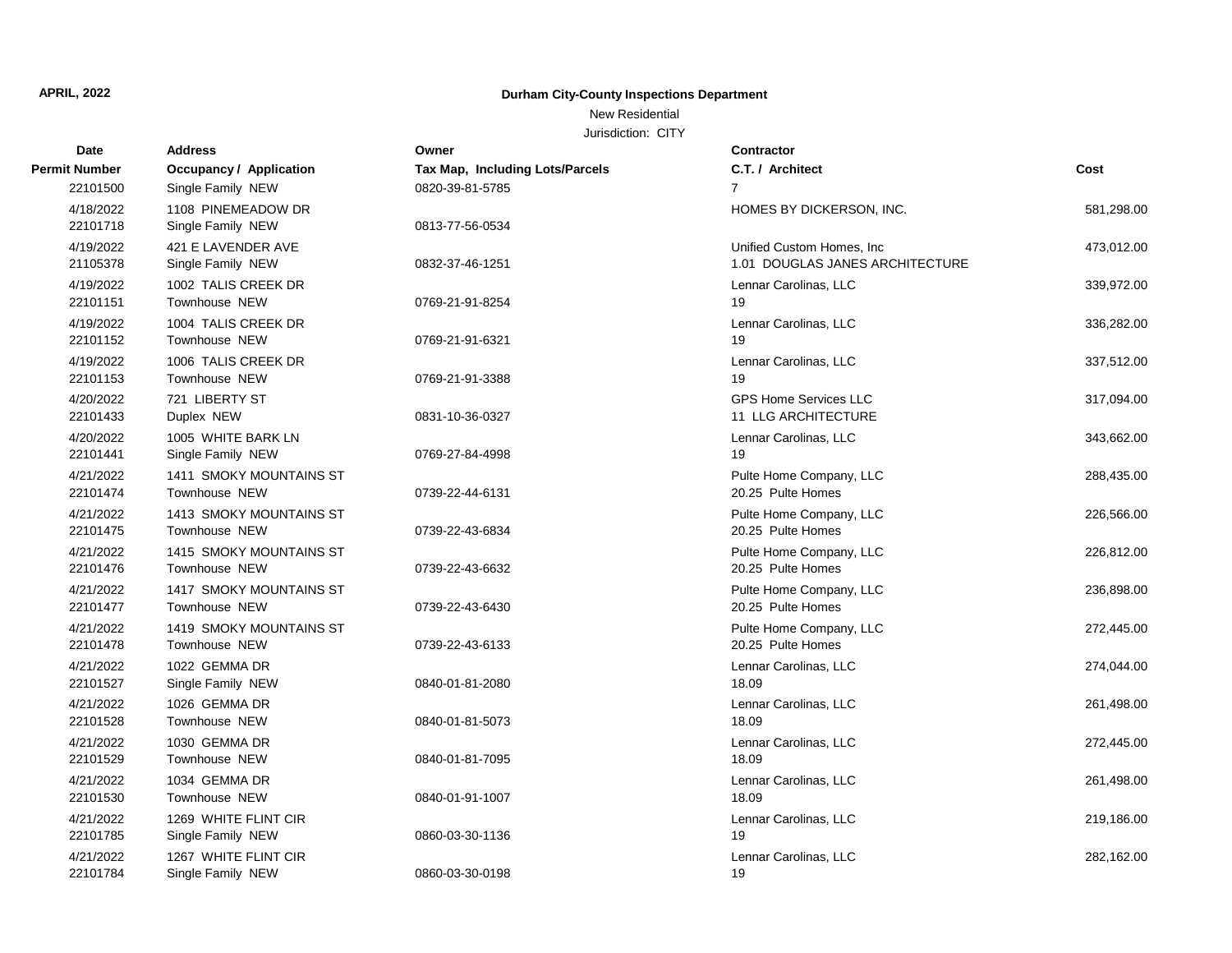New Residential

| <b>Date</b>           | <b>Address</b>                            | Owner                                  | Contractor                                                          |            |
|-----------------------|-------------------------------------------|----------------------------------------|---------------------------------------------------------------------|------------|
| <b>Permit Number</b>  | <b>Occupancy / Application</b>            | <b>Tax Map, Including Lots/Parcels</b> | C.T. / Architect                                                    | Cost       |
| 4/21/2022<br>22101783 | 1265 WHITE FLINT CIR<br>Single Family NEW | 0860-03-30-0159                        | Lennar Carolinas, LLC<br>19                                         | 291,633.00 |
| 4/21/2022<br>22101782 | 1263 WHITE FLINT CIR<br>Single Family NEW | 0860-03-30-0221                        | Lennar Carolinas, LLC<br>19                                         | 219,186.00 |
| 4/21/2022<br>22101781 | 1261 WHITE FLINT CIR<br>Single Family NEW | 0860-03-20-9282                        | Lennar Carolinas, LLC<br>19                                         | 291,633.00 |
| 4/21/2022<br>22101780 | 1259 WHITE FLINT CIR<br>Single Family NEW | 0860-03-20-9234                        | Lennar Carolinas, LLC<br>19                                         | 282,162.00 |
| 4/21/2022<br>22101703 | 3846 KEOHANE DR<br>Single Family NEW      | 0801-21-68-3006                        | BAKER RESIDENTIAL OF THE CAROLINAS, LLC.<br>20.17 GMD Design Group  | 494,706.00 |
| 4/25/2022<br>21105208 | 15 WINCHESTER CT<br>Single Family NEW     | 0810-15-63-3013                        | <b>ALDO HENAINE</b><br>20.07                                        | 21,000.00  |
| 4/25/2022<br>22101813 | 1001 CANARY PEPPER DR<br>Townhouse NEW    | 0728-45-62-9737                        | Weekley Homes, LLC, T/A David Weekley Homes<br>20.21                | 302,088.00 |
| 4/25/2022<br>22101814 | 1003 CANARY PEPPER DR<br>Townhouse NEW    | 0728-45-62-8592                        | Weekley Homes, LLC, T/A David Weekley Homes<br>20.21                | 313,035.00 |
| 4/25/2022<br>22101815 | 1005 CANARY PEPPER DR<br>Townhouse NEW    | 0728-45-62-8257                        | Weekley Homes, LLC, T/A David Weekley Homes<br>20.21                | 298,521.00 |
| 4/25/2022<br>22101816 | 1007 CANARY PEPPER DR<br>Townhouse NEW    | 0728-45-62-8023                        | Weekley Homes, LLC, T/A David Weekley Homes<br>20.21                | 326,196.00 |
| 4/25/2022<br>22101817 | 1009 CANARY PEPPER DR<br>Townhouse NEW    | 0728-45-61-8708                        | Weekley Homes, LLC, T/A David Weekley Homes<br>20.21                | 303,195.00 |
| 4/25/2022<br>22101818 | 1011 CANARY PEPPER DR<br>Townhouse NEW    | 0728-45-61-7573                        | Weekley Homes, LLC, T/A David Weekley Homes<br>20.21                | 323,121.00 |
| 4/26/2022<br>22100025 | 1025 NASSAU ST<br>Single Family NEW       | 0822-69-37-1368                        | Qubic, LLC<br>1.02                                                  | 274,536.00 |
| 4/26/2022<br>22101705 | 610 STARMONT DR<br>Single Family NEW      | 0812-14-24-7650                        | CARUSO HOMES ON YOUR LOT NC 1, LLC<br>17.06 Plan Source Designs LLC | 398,520.00 |
| 4/27/2022<br>22101351 | 1002 GEMMA DR<br>Townhouse NEW            | 0840-01-60-9868                        | Lennar Carolinas, LLC<br>18.09                                      | 274,044.00 |
| 4/27/2022<br>22101352 | 1006 GEMMA DR<br>Townhouse NEW            | 0840-01-70-1980                        | Lennar Carolinas, LLC<br>18.09                                      | 272,445.00 |
| 4/27/2022<br>22101353 | 1010 GEMMA DR<br>Townhouse NEW            | 0840-01-70-4901                        | Lennar Carolinas, LLC<br>18.09                                      | 266,049.00 |
| 4/27/2022<br>22101354 | 1014 GEMMA DR<br>Townhouse NEW            | 0840-01-70-6923                        | Lennar Carolinas, LLC<br>18.09                                      | 261,448.00 |
| 4/27/2022             | 1018 GEMMA DR                             |                                        | Lennar Carolinas, LLC                                               | 261,498.00 |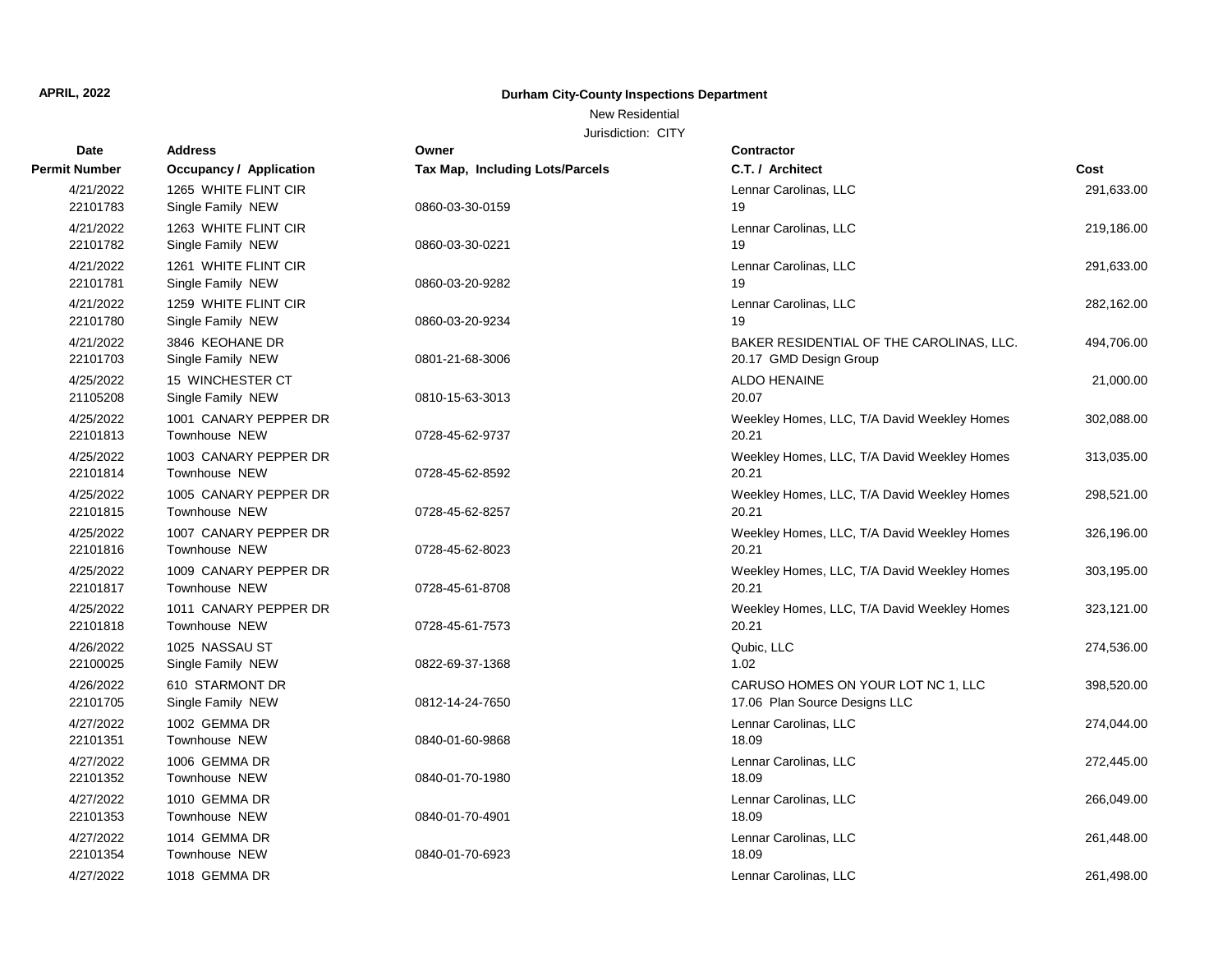### New Residential

| Date                  | <b>Address</b>                               | Owner                           | <b>Contractor</b>                                                |            |
|-----------------------|----------------------------------------------|---------------------------------|------------------------------------------------------------------|------------|
| <b>Permit Number</b>  | <b>Occupancy / Application</b>               | Tax Map, Including Lots/Parcels | C.T. / Architect                                                 | Cost       |
| 22101355              | Townhouse NEW                                | 0840-01-70-9926                 | 18.09                                                            |            |
| 4/27/2022<br>22101831 | 2308 CRESTWOOD RIDGE DR<br>Single Family NEW | 0842-56-73-1136                 | KB HOME, RALEIGH-DURHAM LLC<br>18.01 KB Homes                    | 252,519.00 |
| 4/27/2022<br>22101834 | 2231 CRESTWOOD RIDGE DR<br>Single Family NEW | 0842-66-05-0723                 | KB HOME, RALEIGH-DURHAM LLC<br>18.01 KB Homes                    | 433,698.00 |
| 4/27/2022<br>22101843 | 5406 RIPPLEBROOK RD<br>Single Family NEW     | 0825-03-21-7048                 | True Homes, LLC<br>16.03                                         | 416,601.00 |
| 4/27/2022<br>22101836 | 2217 CRESTWOOD RIDGE DR<br>Single Family NEW | 0842-66-05-6295                 | KB HOME, RALEIGH-DURHAM LLC<br>18.01 KB Homes                    | 262,974.00 |
| 4/27/2022<br>22101841 | 1009 RINGHILL BLUFF DR<br>Single Family NEW  | 0842-66-03-6832                 | KB HOME, RALEIGH-DURHAM LLC<br>18.01 KB Homes                    | 254,118.00 |
| 4/27/2022<br>22101877 | 1 PARKER POND CT<br>Single Family NEW        | 0860-12-06-9591                 | D.R. Horton, Inc., T/A Emerald Homes<br>18.08 JDS Faulkner       | 371,091.00 |
| 4/27/2022<br>22101849 | 2235 CRESTWOOD RIDGE DR<br>Single Family NEW | 0842-56-95-6139                 | KB HOME, RALEIGH-DURHAM LLC<br>18.01                             | 318,336.00 |
| 4/27/2022<br>22101876 | 5020 MIMOSA DR<br>Single Family NEW          | 0729-01-46-4978                 | <b>TOLEDO BUILDERS LLC</b><br>20.10                              | 150,000.00 |
| 4/27/2022<br>22101883 | 2119 KNIGHT CROSSING RD<br>Single Family NEW | 0860-12-19-6361                 | D.R. Horton, Inc., T/A Emerald Homes<br>18.08 JDS Faulkner       | 390,648.00 |
| 4/27/2022<br>22101878 | 9 PARKER POND CT<br>Single Family NEW        | 0860-12-25-1419                 | D.R. Horton, Inc., T/A Emerald Homes<br>18.08 JDS Faulkner       | 401,472.00 |
| 4/27/2022<br>22101884 | 2123 KNIGHT CROSSING RD<br>Single Family NEW | 0860-12-18-7810                 | D.R. Horton, Inc., T/A Emerald Homes<br>18.08 JDS Faulkner       | 304,147.00 |
| 4/27/2022<br>22101885 | 2127 KNIGHT CROSSING RD<br>Single Family NEW | 0860-12-18-7269                 | D.R. Horton, Inc., T/A Emerald Homes<br>18.08 JDS Faulkner       | 404,793.00 |
| 4/27/2022<br>22101886 | 2131 KNIGHT CROSSING RD<br>Single Family NEW | 0860-12-17-7788                 | D.R. Horton, Inc., T/A Emerald Homes<br>18.08 JDS Faulkner       | 368,262.00 |
| 4/27/2022<br>22101880 | 13 PARKER POND CT<br>Single Family NEW       | 0860-12-14-8684                 | D.R. Horton, Inc., T/A Emerald Homes<br>18.08 JDS Faulkner       | 368,262.00 |
| 4/27/2022<br>22101887 | 2135 KNIGHT CROSSING RD<br>Single Family NEW | 0860-12-17-9113                 | D.R. Horton, Inc., T/A Emerald Homes<br>18.08 JDS Faulkner       | 314,634.00 |
| 4/28/2022<br>22101455 | 1172 CHANNEL DROP DR<br>Townhouse NEW        | 0739-99-89-8233                 | Ryan Builders-North Carolina, LLC, Dan<br>20.27 GMD Design Group | 222,630.00 |
| 4/28/2022<br>22101454 | 1170 CHANNEL DROP DR<br>Townhouse NEW        | 0739-99-89-6204                 | Ryan Builders-North Carolina, LLC, Dan<br>20.27 GMD Design Group | 226,320.00 |
| 4/28/2022<br>22101453 | 1168 CHANNEL DROP DR<br>Townhouse NEW        | 0739-99-89-4205                 | Ryan Builders-North Carolina, LLC, Dan<br>20.27 GMD Design Group | 226,320.00 |